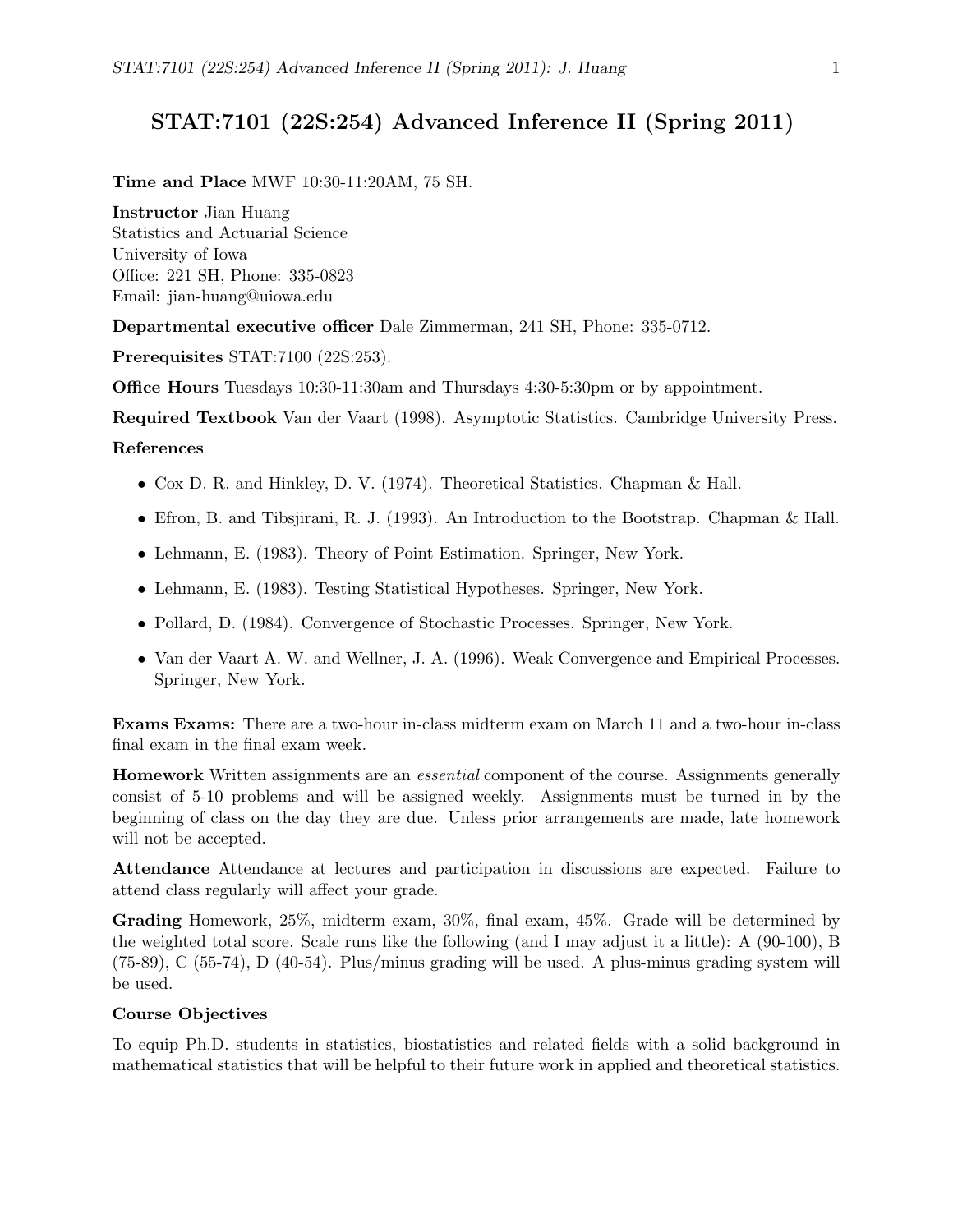## Topics to Be Covered

- 1. Projections and U-statistics
- 2. Rank, sign and permutation statistics
- 3. Likelihood ratio and chi-square tests
- 4. Empirical processes
- 5. Functional delta method
- 6. Bootstrap
- 7. Nonparametric density estimation
- 8. Other selected topics if time permits

# Additional UI and CLAS Policy and Procedures

Administrative Home The College of Liberal Arts and Sciences is the administrative home of this course and governs matters such as the add/drop deadlines, the second-grade-only option, and other related issues. Different colleges may have different policies. Questions may be addressed to 120 Schaeffer Hall or see the CLAS Student Academic Handbook [www.clas.uiowa.edu/students/ academic handbook/index.shtml].

Electronic Communication University policy specifies that students are responsible for all official correspondences sent to their standard University of Iowa e-mail address (@uiowa.edu). Students should check this account frequently. (Operations Manual, III.15.2. Scroll down to k.11.)

Accommodations for Disabilities A student seeking academic accommodations should first register with Student Disability Services and then meet privately with the course instructor to make particular arrangements. See www.uiowa.edu/∼sds/ for more information.

Academic Fraud Plagiarism and any other activities when students present work that is not their own are academic fraud. Academic fraud is a serious matter and is reported to the departmental DEO and to the Associate Dean for Undergraduate Programs and Curriculum. Instructors and DEOs decide on appropriate consequences at the departmental level while the Associate Dean enforces additional consequences at the collegiate level. See the CLAS Student Academic Handbook.

CLAS Final Examination Policies Final exams may be offered only during finals week. No exams of any kind are allowed during the last week of classes. Students should not ask their instructor to reschedule a final exam since the College does not permit rescheduling of a final exam once the semester has begun. Questions should be addressed to the Associate Dean for Undergraduate Programs and Curriculum.

Making a Suggestion or a Complaint Students with a suggestion or complaint should first visit the instructor, then the course supervisor, and then the departmental DEO. Complaints must be made within six months of the incident. See the CLAS Student Academic Handbook.

Understanding Sexual Harassment Sexual harassment subverts the mission of the University and threatens the well-being of students, faculty, and staff. All members of the UI community have a responsibility to uphold this mission and to contribute to a safe environment that enhances learning. Incidents of sexual harassment should be reported immediately. See the UI Comprehensive Guide